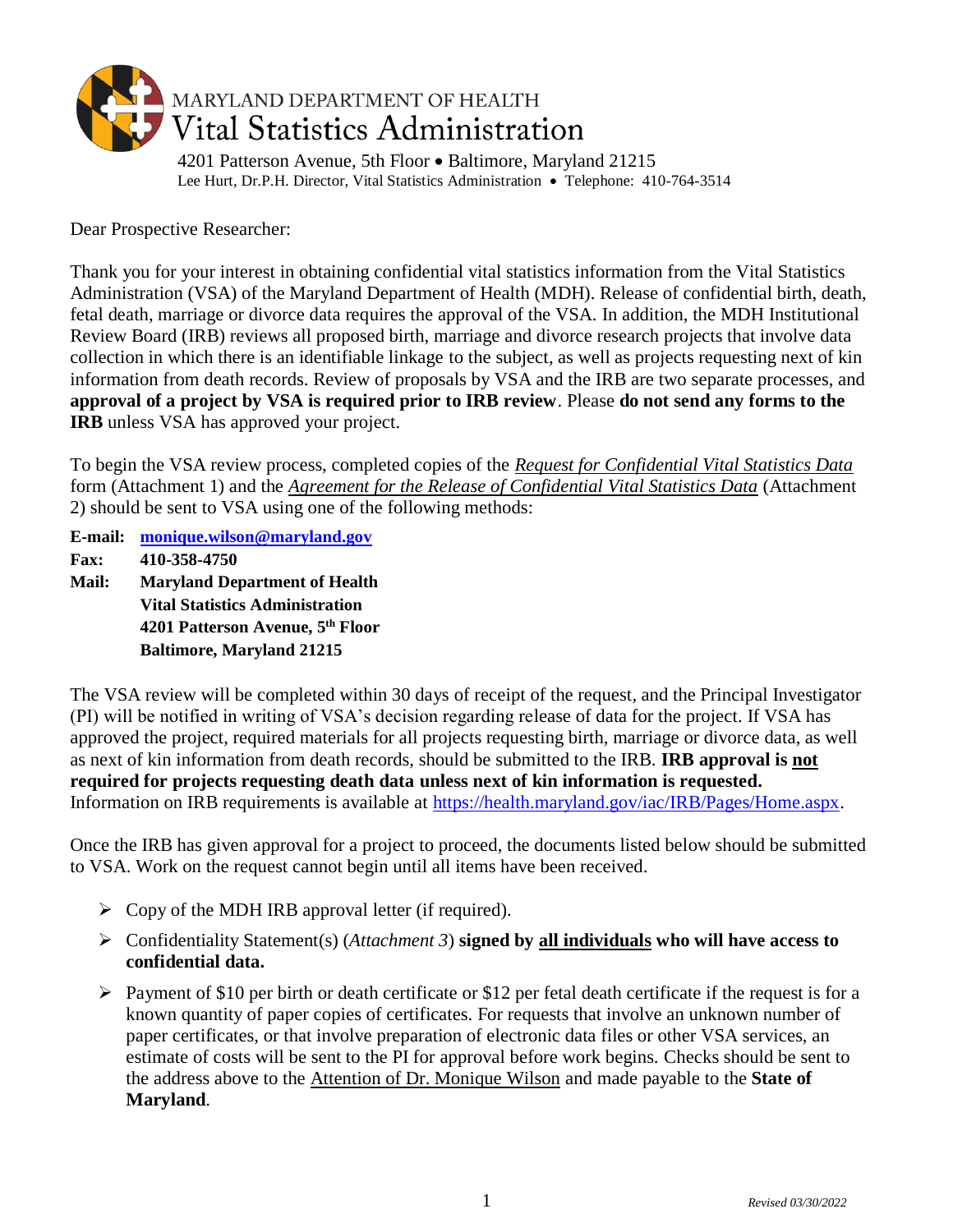Questions about the VSA review may be directed to Dr. Monique Wilson, Assistant Director, at 410-764- 3875 or monique.wilson@maryland.gov.

Questions about the IRB review may be directed to Ms. Gay Hutchen, IRB Administrator, at 410-767-8448 or [gay.hutchen@maryland.gov.](mailto:gay.hutchen@maryland.gov)

Sincerely, Lee Hurt, Dr.P.H. Director, Vital Statistics Administration

## **Attachments**

*Attachment 1: Request for Confidential Vital Statistics Data Attachment 2: Agreement for the Release of Confidential Vital Statistics Data Attachment 3: Confidentiality Statement*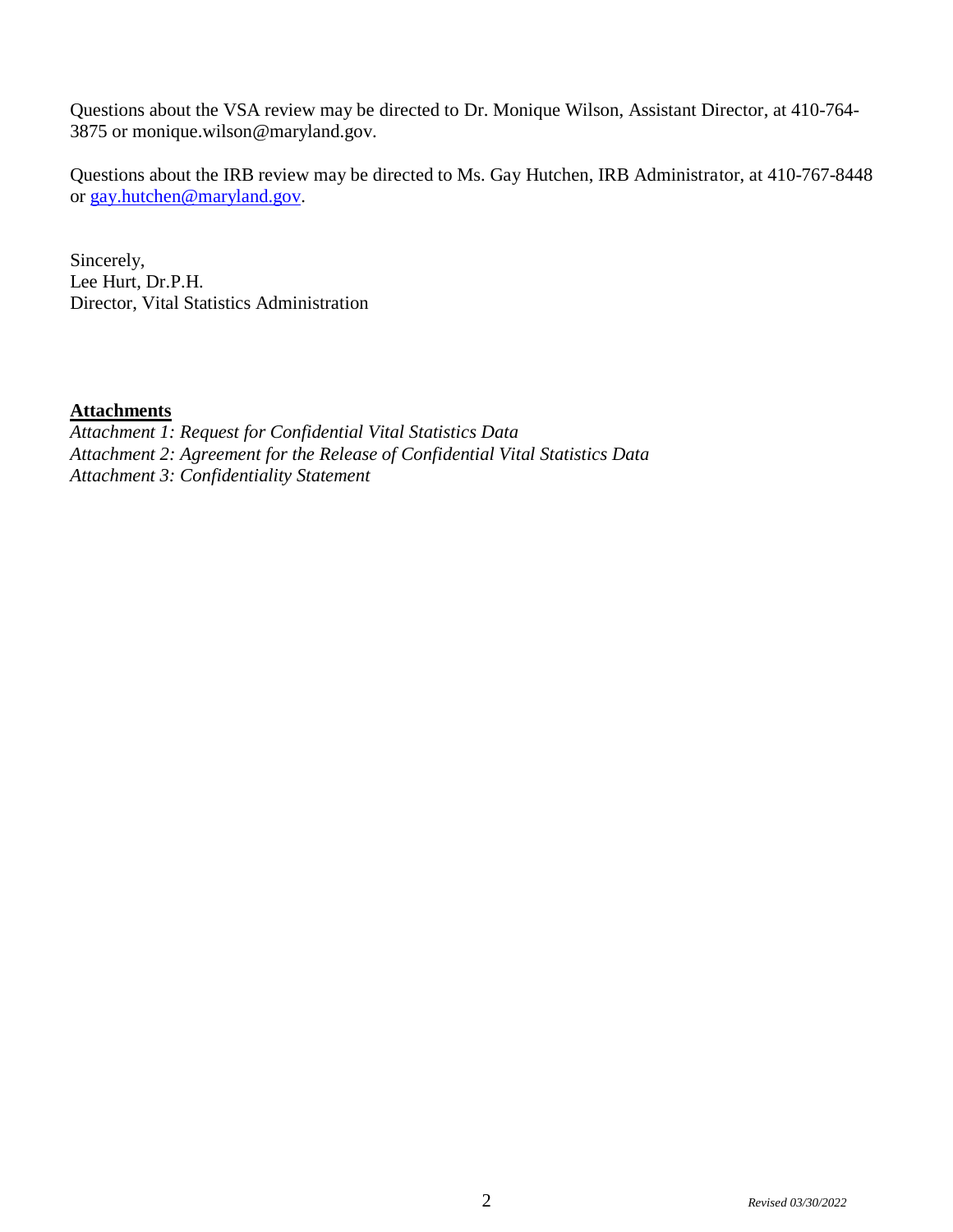

## **REQUEST FOR CONFIDENTIAL VITAL STATISTICS DATA** \_\_\_\_\_\_\_\_\_\_\_\_\_\_\_\_\_\_\_\_\_\_\_\_\_\_\_\_\_\_\_\_\_\_\_\_\_\_\_\_\_\_\_\_\_\_\_\_\_\_\_\_\_\_\_\_\_\_\_\_\_\_\_\_\_\_\_\_\_\_\_\_\_\_\_\_\_\_\_\_\_\_\_\_\_\_\_\_\_\_\_\_\_\_\_\_\_\_\_\_\_\_\_\_\_\_\_\_\_\_\_\_\_\_\_\_\_\_\_\_\_\_

| Requestor's Information                                                                                                                                           |                                   |
|-------------------------------------------------------------------------------------------------------------------------------------------------------------------|-----------------------------------|
|                                                                                                                                                                   |                                   |
|                                                                                                                                                                   |                                   |
|                                                                                                                                                                   |                                   |
|                                                                                                                                                                   |                                   |
|                                                                                                                                                                   |                                   |
|                                                                                                                                                                   |                                   |
|                                                                                                                                                                   |                                   |
| Name, phone number, and e-mail address of person to contact for further information (if different<br>$Type(s)$ of data requested: ( <i>Check all that apply</i> ) |                                   |
| <b>Birth</b><br><b>Death</b><br><b>Fetal death</b>                                                                                                                | <b>Marriage</b><br><b>Divorce</b> |
| Format of data requested: ( <i>Check all that apply</i> )<br>Certificates   Electronic data files                                                                 |                                   |
| Area(s) of Maryland for which data are requested:                                                                                                                 |                                   |
| Year(s) for which data are requested                                                                                                                              |                                   |
| Please provide the following information on additional sheets:<br>$\triangleright$ Summary of the project for which data will be used                             |                                   |

- ➢ **Public health importance of the project for which data will be used** ➢ **Description of the vital statistics data (including a listing of each data item) being requested**
- ➢ **Justification for each variable requested, including justification for level of data requested (if aggregate-level data meet the requestor's need, individual-level data will not be released; if a variable can be categorized, continuous data will not be released unless the researcher can demonstrate that the study cannot be done without continuous data)**
- ➢ **Description of safeguards to protect the confidentiality of data and prevent unauthorized access**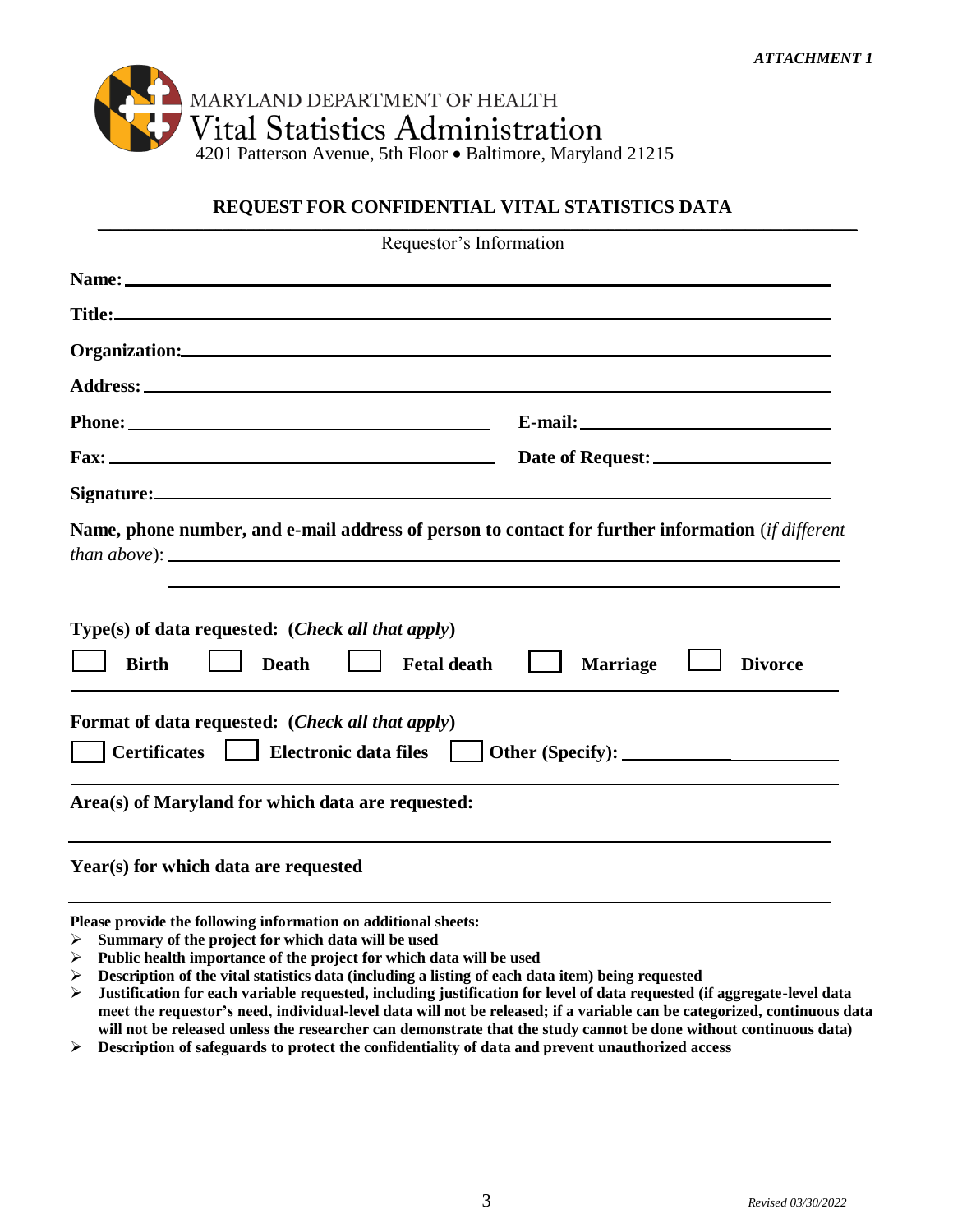

## **Agreement for the Release of Confidential Vital Statistics Data**

Maryland Code Annotated, Health-General Section 4-101 defines a confidential record as any "record, report, statement, note or other information that . . . names or otherwise identifies any person." The following information from vital records may be considered confidential:

- ➢ Names
- ➢ Addresses or small geographic areas
- $\triangleright$  Social security numbers
- $\triangleright$  Certain dates
- $\triangleright$  Facility names and codes
- $\triangleright$  Rare conditions
- $\triangleright$  Rare causes of death
- $\triangleright$  Individual level data with or without identifiers
- $\triangleright$  Aggregate data with small cell sizes if the data could permit the deduction of the identity of any person.
- 1. Release of confidential birth, death, fetal death, marriage and divorce data requires the approval of the Director of the Vital Statistics Administration (VSA) or his/her designee.
- 2. Release of confidential birth, marriage and divorce data for research purposes requires approval of the Institutional Review Board (IRB) of the Maryland Department of Health (MDH). Release of next of kin information from death records will also require the approval of the IRB.
- 3. The researcher must demonstrate a need for each variable requested, and justification must be provided for the level of data requested. Data will be provided only at the level needed. If aggregate-level data meet the requestor's need, individual-level data will not be released. If a variable can be categorized, continuous data will not be released unless the researcher can demonstrate that the study cannot be done without continuous data.
- 4. The following must be provided to VSA prior to release of any confidential data:
	- $\triangleright$  Documentation that the individual(s) gaining access to the data will maintain the confidentiality of the data, as evidenced by Confidentiality Statements signed by all individuals who will have access to confidential data
	- $\triangleright$  A description of safeguards to protect the confidentiality of the data and to prevent unauthorized access.
	- ➢ Written authorization from the Department's Institutional Review Board that approval has been given for projects that will use certificates or vital statistics data for research purposes.
- 5. Certificates and data files may only be shared with those individuals and entities who have been authorized in writing by VSA to have access to the data. Data may be used by the requestor for the stated purpose only and may not be used for any other purpose without written approval of VSA.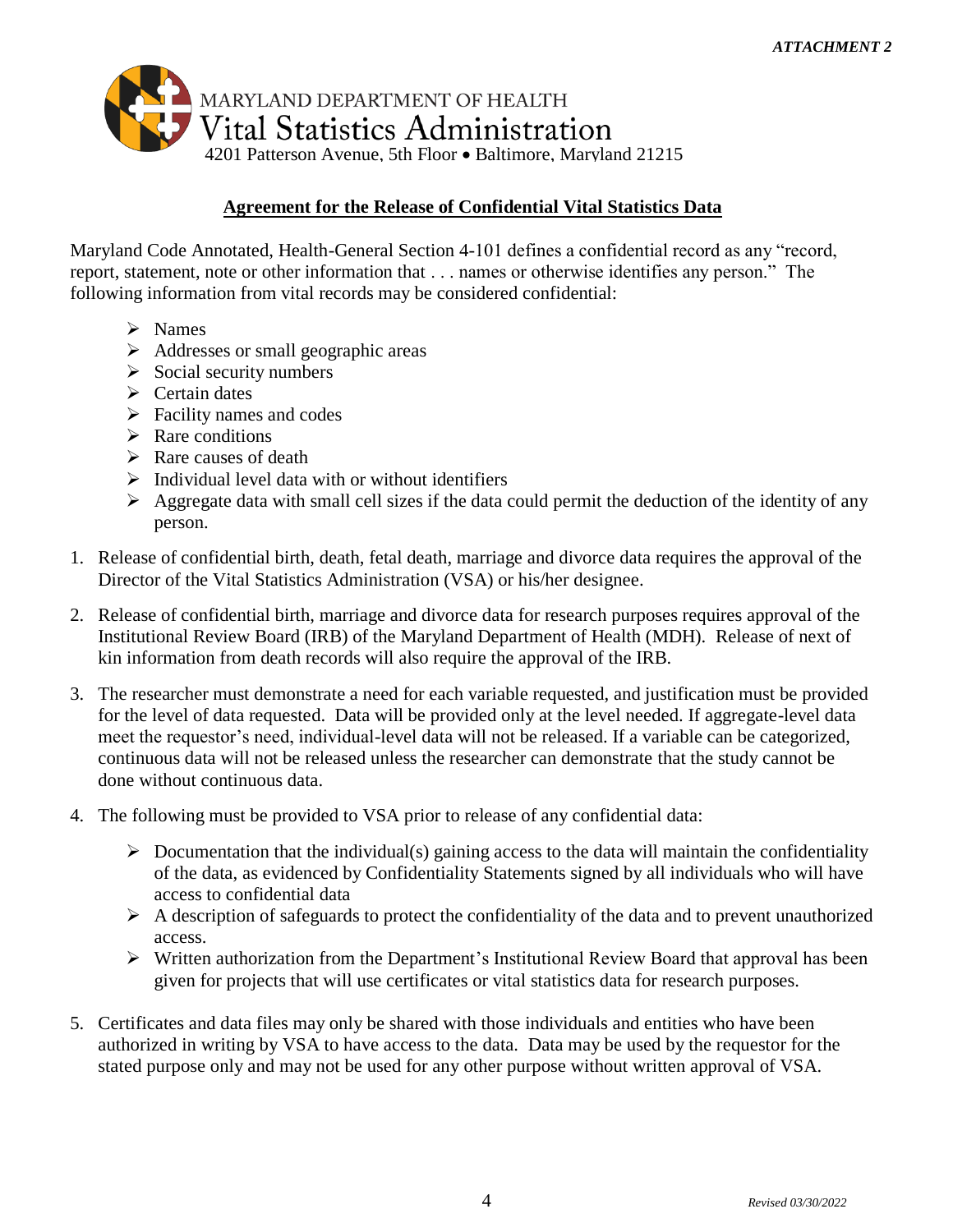- 6. If a researcher seeks to make contact with an individual or institution named on a certificate or data file, initial contact with that individual or institution must be made by VSA. No contact of any kind is to be made with an individual or institution named on a certificate or data file unless the individual or institution named on the certificate or data file agrees in writing to be contacted by the researcher.
- 7. No contacts of any kind are to be made with any individual or institution named on a certificate or data file without the written permission of the MDH IRB. Information obtained from certificates or data files cannot be used for any type of follow-up, including institutional follow-up, without the express permission of the MDH IRB.
- 8. No attempt will be made to link vital records with any other source of information without written authorization from VSA.
- 9. No listing of information from individual records, **with or without identifiers**, may be released or published.
- 10. No data may be published or released in any form if a particular individual described in it is identifiable. Aggregate data with small cell sizes may not be published or released if the identity of any person could be deduced by the data.
- 11. No birth certificate information may be released if it is to be used for commercial solicitation or private gain.
- 12. The following fees are charged by VSA:
	- ➢ There is a fee of \$10 per record to search for a copy of a birth or death certificate.
	- $\geq$  There is a fee of \$12 per record to search for a copy of a fetal death, marriage or divorce certificate.
	- ➢ There is no charge for the first two hours of data analyst time spent on a request. **After the first two hours, the fee for data preparation is \$75 per hour.**
	- $\triangleright$  There may be additional charges for clerical time, supplies, postage, and photocopy expenses.
- 13. An estimate of charges for VSA services will be prepared before work begins on a request. Work on the request cannot begin until these charges have been accepted in writing by the Principal Investigator.
- 14. If requested by VSA, users of vital statistics data must provide periodic updates of the findings and status of the analysis of data to VSA.
- 15. The requestor of the data is expected to give VSA a copy of any publication or release of findings which makes reference to the data at least 48 hours before publication or release of findings.
- 16. The Department must be acknowledged as the source of data in publications or other release of the data resulting from the disclosed data. The following disclaimer must be included:

*"Certain data were provided by the Vital Statistics Administration, Maryland Department of Health, Baltimore, Maryland. The Department of disclaims responsibility for any analyses, interpretations or conclusions."*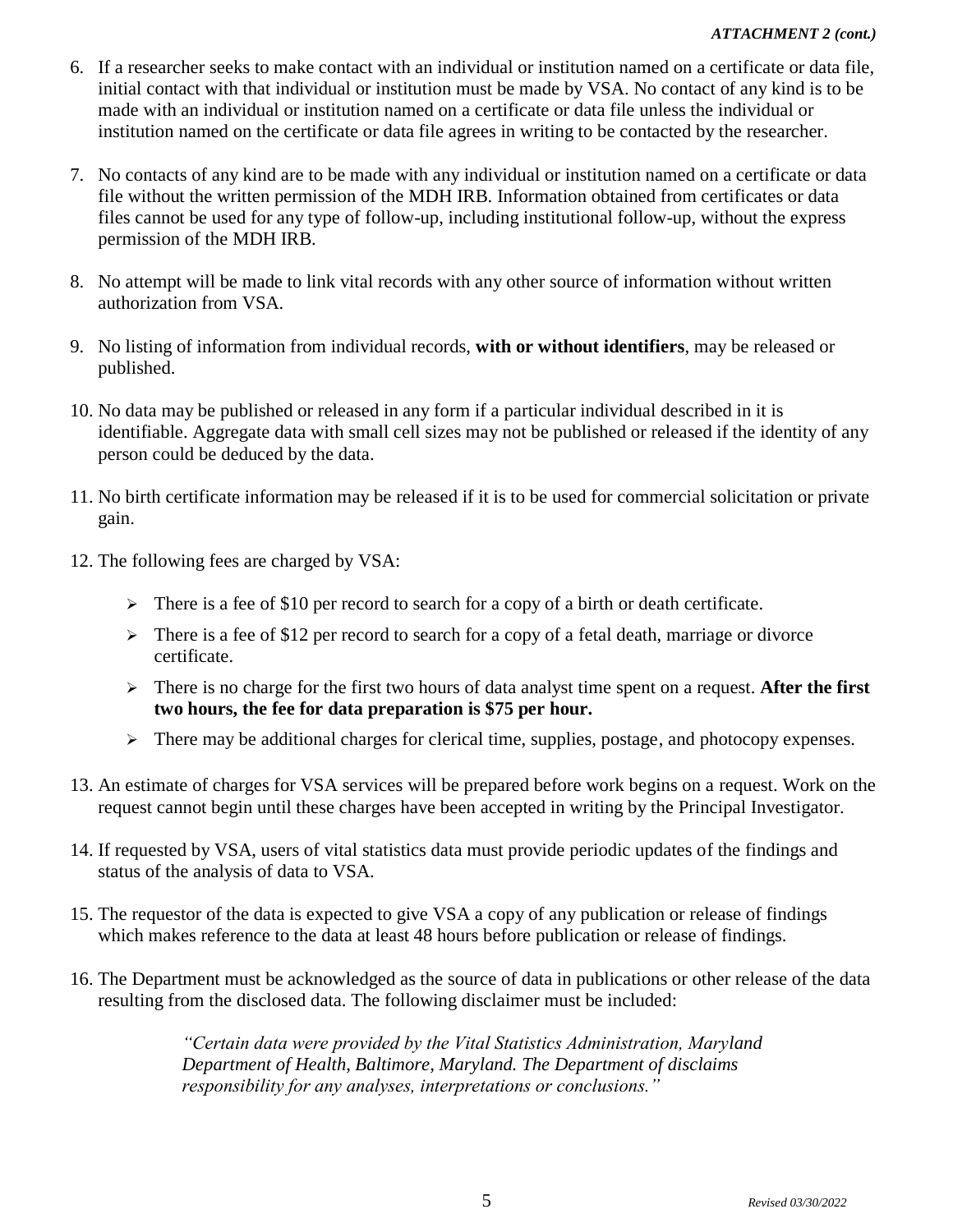- 17. At the conclusion of the project, all copies of certificates and/or data files must be returned to VSA or destroyed.
- 18. Any unauthorized use or release of Vital Statistics information is subject to prosecution to the fullest extent of the law.

In acknowledgement of the foregoing description of the terms and conditions for the release and utilization of Maryland Vital Statistics data, I accept the terms and conditions of this agreement.

| Date: |
|-------|